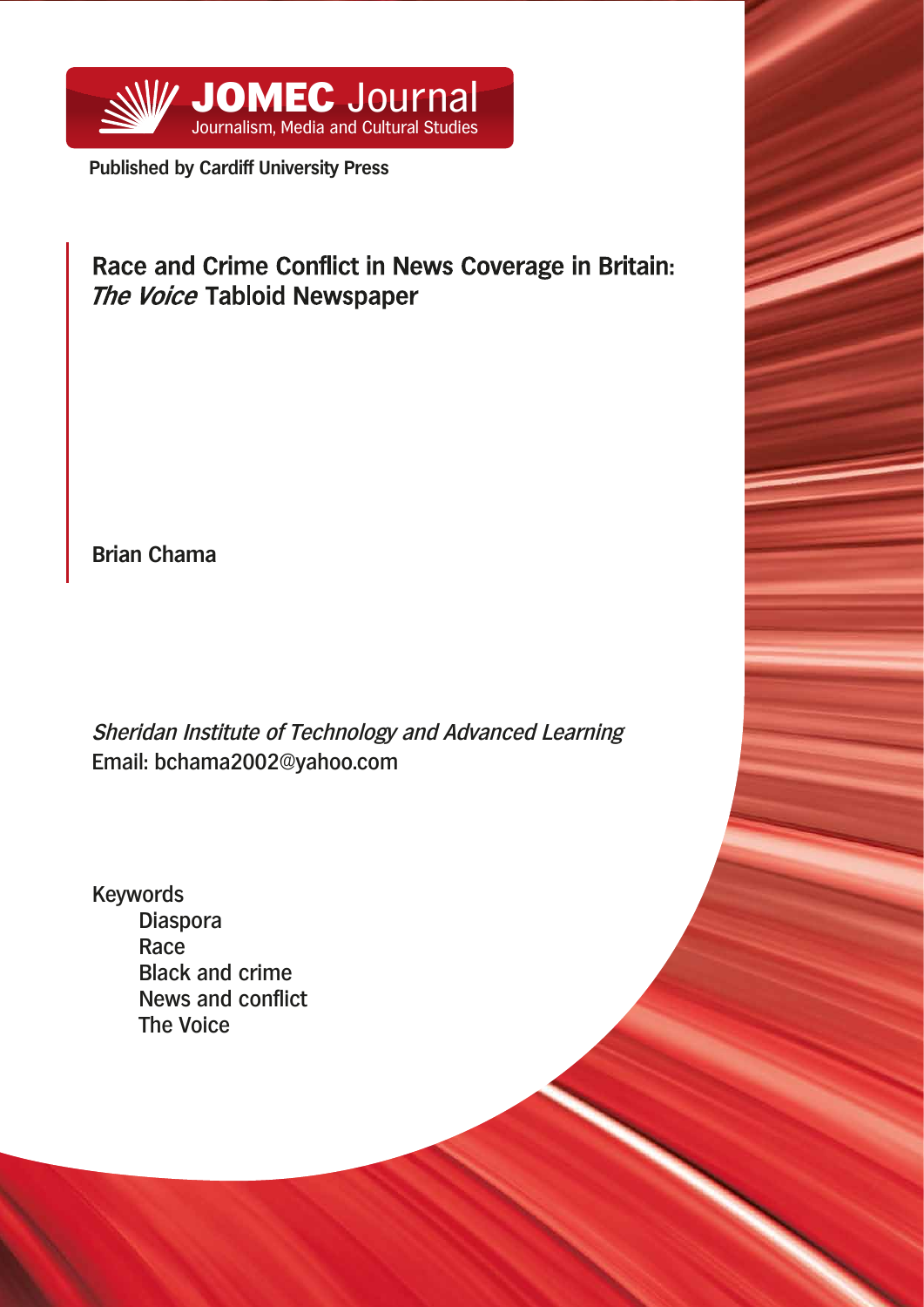## **SOMEC Journal** Journalism. Media and Cultural Studies

## **Abstract**

The Voice tabloid newspaper was founded in 1982 by Jamaican-born accountant Val McCalla. It is a diaspora media that campaigns for black immigrants in Britain especially on matters of race discrimination at the hands of the law enforcement agencies. During the 1980s, and in the wake of the Brixton riots, the tabloid secured huge circulation figures. Over its three decade reign, it has come to be known as 'Britain's Best Black Newspaper' and has served the black community by giving them a voice where other mainstream media have largely failed. It has over the years been a thorn in the side of the establishment, campaigning on numerous issues and championing the plight of black people nationwide. Its main news is a mixture of features, sports and celebrity interviews. This paper looks at how the tabloid attempts to resolve the race and crime conflicts that surround the coverage of the black community, focusing on the 2011 London riots. It discusses its role and contributions to the diaspora black community in the resolution of conflict in news as presented by the mainstream media.

#### **Contributor Note**

Brian Chama holds a PhD in Cultural Studies from the Roehampton University in England. He is a Senior Lecturer at Sheridan Institute of Technology & Advanced Learning in Toronto Canada. He has taught at London Metropolitan University, Kingston University, and the University of Lincoln in England.

#### **Citation**

Chama. Brian (2017), 'Race and Crime Conflict in News Coverage in Britain: The Voice Tabloid Newspaper', JOMEC Journal 11, 'Diaspora beyond Nationalism', ed. Idil Osman. DOI: https://doi.org/10.18573/j.2017.10145

Accepted for publication 1 June 2017

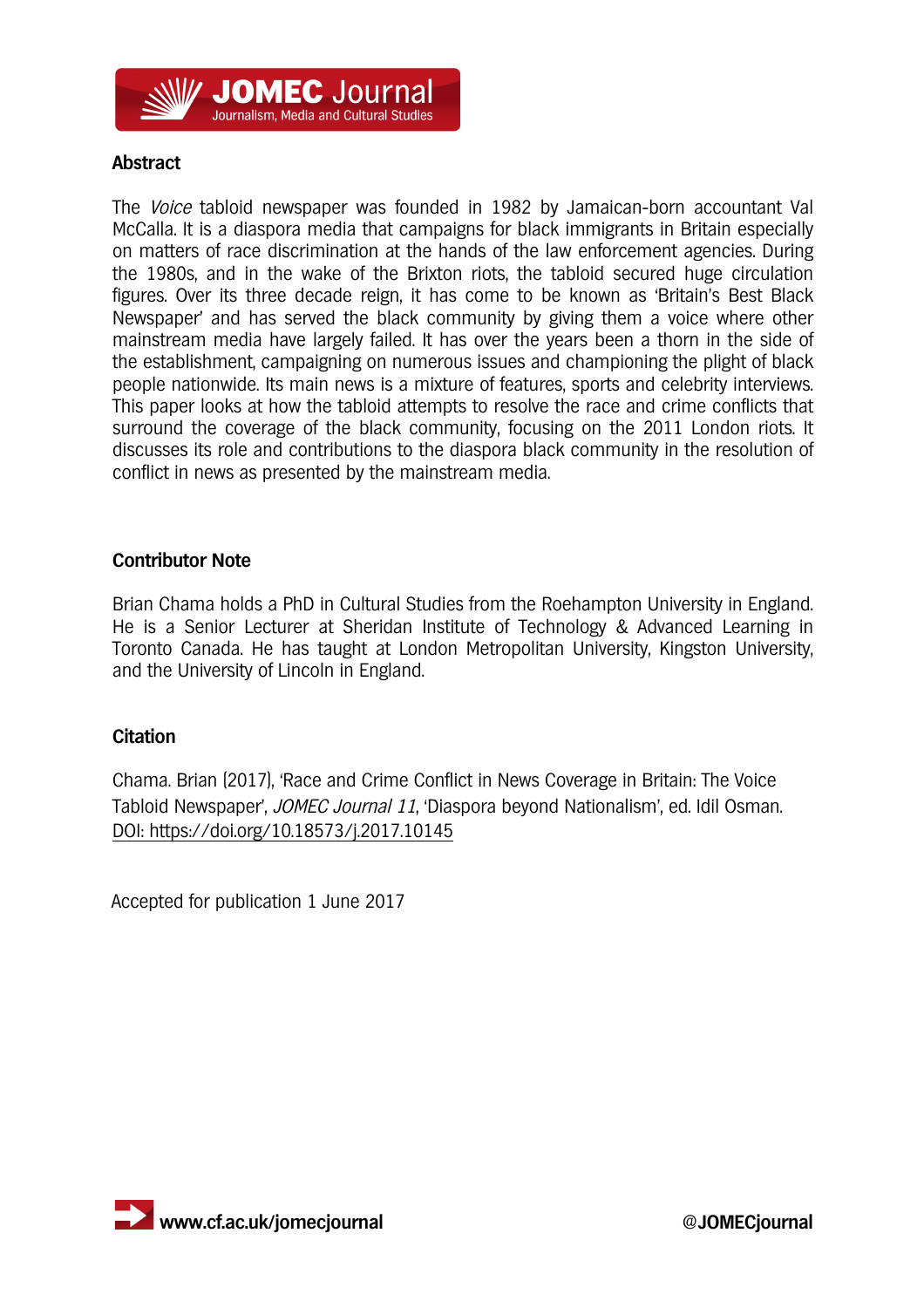JOMEC Journal Journalism. Media and Cultural Studies

Diaspora tabloid media plays an important role in informing citizens within the infotainment genre, which is generally a type of media which provides a combination of information and entertainment, often emblematic of concern and criticism, as a medium which conveys serious information about issues affecting public interest, into a form of entertainment which happens to have some facts in the mix (Chama 2015). Even though what we mean by tabloid changes over time, Keeble and Mir (2012) explain that the mixture of information and entertainment might be questionable at times but still can provide information of reasonable value. However, despite the scandals that have surrounded the tabloid media practice since its inception, and much more recently, following the phone hacking scandal by the News of the World, a redtop tabloid founded in Britain on 1 October 1843, but which ceased operations on 10 July 2011, Bird (2009) explains that many tabloid journalists continue to maintain that they are in the entertainment business and can afford to neglect such journalism concepts as ethics. Moreover, Hall (2003) argues that the main criticism often faced by the tabloids is their tendency to provide information that reinforces racial misrepresentations; on the other hand, not every tabloid is guilty as others are doing commendable work in presenting the facts.

#### **The Voice Tabloid Newspaper**

The Voice is a diaspora tabloid media that challenges racial misrepresentations by the mainstream newspapers and broadcast media in Britain, while

catering to black immigrant communities since its inception in 1982 by a Jamaican Val McCalla as a weekly newspaper. Its establishment came just after the Brixton riots in 1981 that exposed tension between the Metropolitan Police and black immigrants in Lambeth, South London between 10 and 11 April. In 1982, the tabloid was set up with its office in Mare Street, Hackney, in East London, with its first editor Flip Frazer, to address the needs of the black community through a combination of human-interest stories spiced with fashion, sport, entertainment, hard news, and investigative stories. In August 1982, its first issue was printed during the London's Notting Hill Carnival (Chrisafis 2002).

Since then, it has continued to speak for black communities in Britain, becoming a thorn in the establishment. A case in point was in 1995 when it was accused of reporting what authorities' classified as an 'inflammatory' statement about the behaviour of police officers. It carried out a six-page assault on Sir Paul Condon, the Commissioner of the Metropolitan Police, for suggesting on local radio that the diaspora tabloid was 'deliberately inaccurate, dangerously irresponsible, and even inflammatory'. Accusations and counter accusations began in July 1995, when Condon made a speech suggesting that 80% of muggers in some parts of London were black, and the tabloid splashed across its front page with a headline titled 'Condon, You're An Ass!' (Beckett 1996).

In December 1995, a young black man Wayne Douglas was found dead in a cell in Brixton police station, which led the tabloid a week later to produce the front



54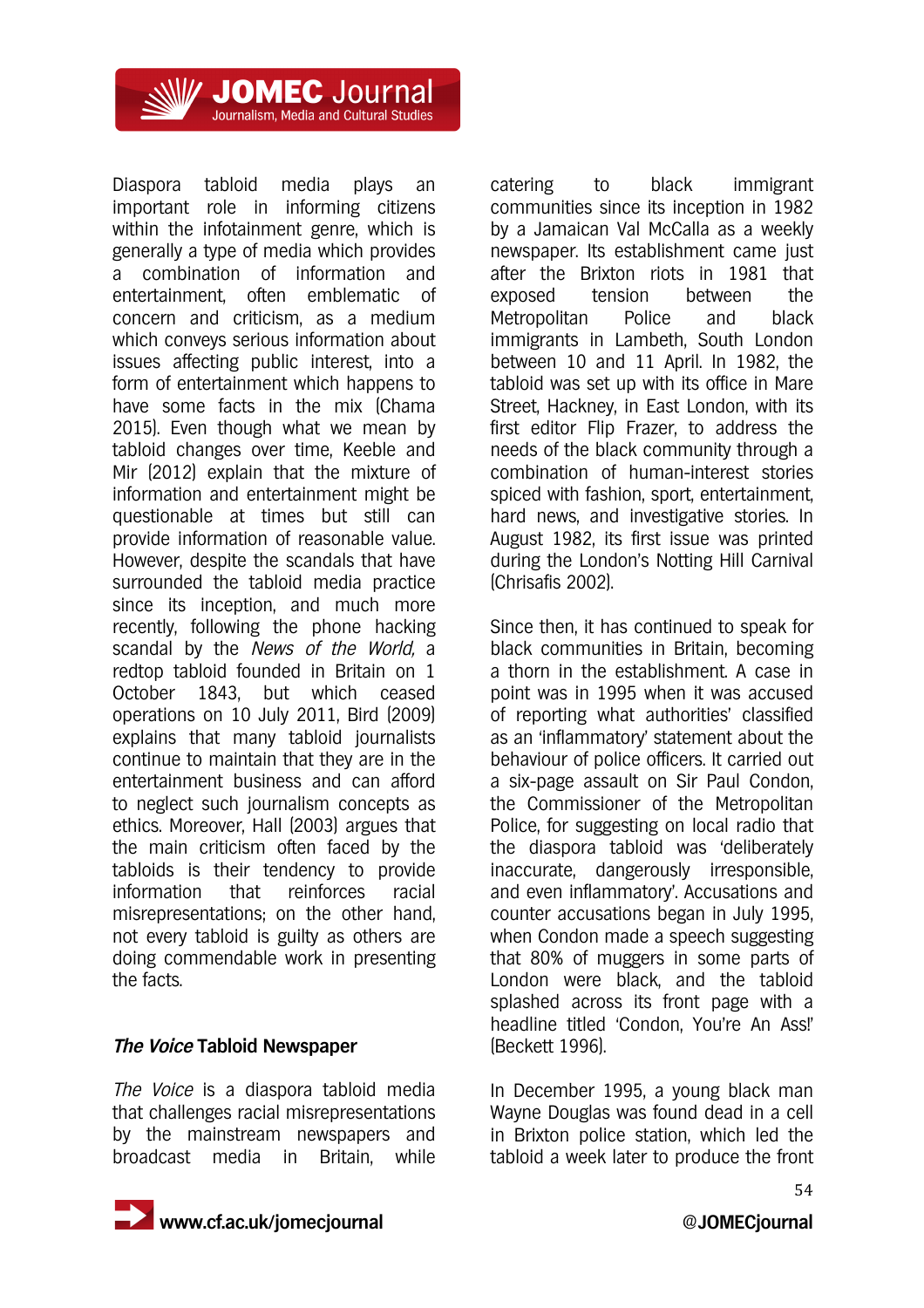

page account of a witness who claimed to have seen the assault, arguing that he saw the police kicking and punching Douglas, and also heard the sound of their batons on his bones. What followed were demonstrations outside the police station over Douglas' death, which turned into rioting. The police accused the tabloid of being provocative, arguing that its inflammatory reporting helped to fan the flames. The tabloid defended its action by claiming the police behaviour contributed to discontent among the black community that resulted in riots (Burrell 2008).

In 2002, the tabloid's founder died, and in 2004, it was taken over by Jamaican Gleaner Company with GV Media Limited becoming its publisher. Its headquarter is in East London at Moorfoot House and it currently publishes the tabloid every Thursday and is also available online, while being distributed nationwide through its more than 5000 retailers with a circulation of 57,000 recorded in the 1990s and early 2000s. It continues to set the record straight on race relations and counteracting stereotypes (Tryhorn 2004).

During the 2011 London riots, following the murder of Mark Duggan, a black man who was shot by the police, which triggered public disturbances, the tabloid pushed back on the mainstream media's characterization of black people in a bad light as predominantly violent and prone to committing crime. It presented the rioters as coming from a wide range of communities and race groups. It cited its own online poll that showed 61% of its readers felt the mainstream coverage was misleading, and that the images of black men and women as rioters and looters caught up in the disturbances

had been singled out as criminals (The Voice 2011).

## **Methodology**

In studying *The Voice* and the issue of race and crime conflict, coverage in the mainstream newspapers and broadcast media in Britain, this research focused on the 2011 London riots and the murder of Mark Duggan. It looked at the news content that were published in the Evening Standard, the Daily Mail, the Daily Telegraph, The Sun, the BBC2 News Night discussion, and the BBC World Radio debate from 4 August 2011 when Duggan was shot and killed, during the time of the riots that commenced in London on 6 August, until their end on 11 August. The news content on the riots that continued sporadically around the country was not the focus of this research. The news content analysis concentrated on stories and discussions about the London riots, which were subjected to the questions regarding (i) whether Britain's mainstream newspapers and broadcast media at the centre of the research disproportionately singled out black people during the riots; (ii) whether misrepresentation of black people as criminals occurred in discourses; (iii) whether the mainstream media's news content demonstrated deep-rooted racism in their analysis.

#### **Data Analysis**

The mainstream newspapers and broadcast media were purposively selected for this research study because they provided massive coverage on the murder of Mark Duggan and on the riots that followed. The major focus was on content that discussed race and crime in

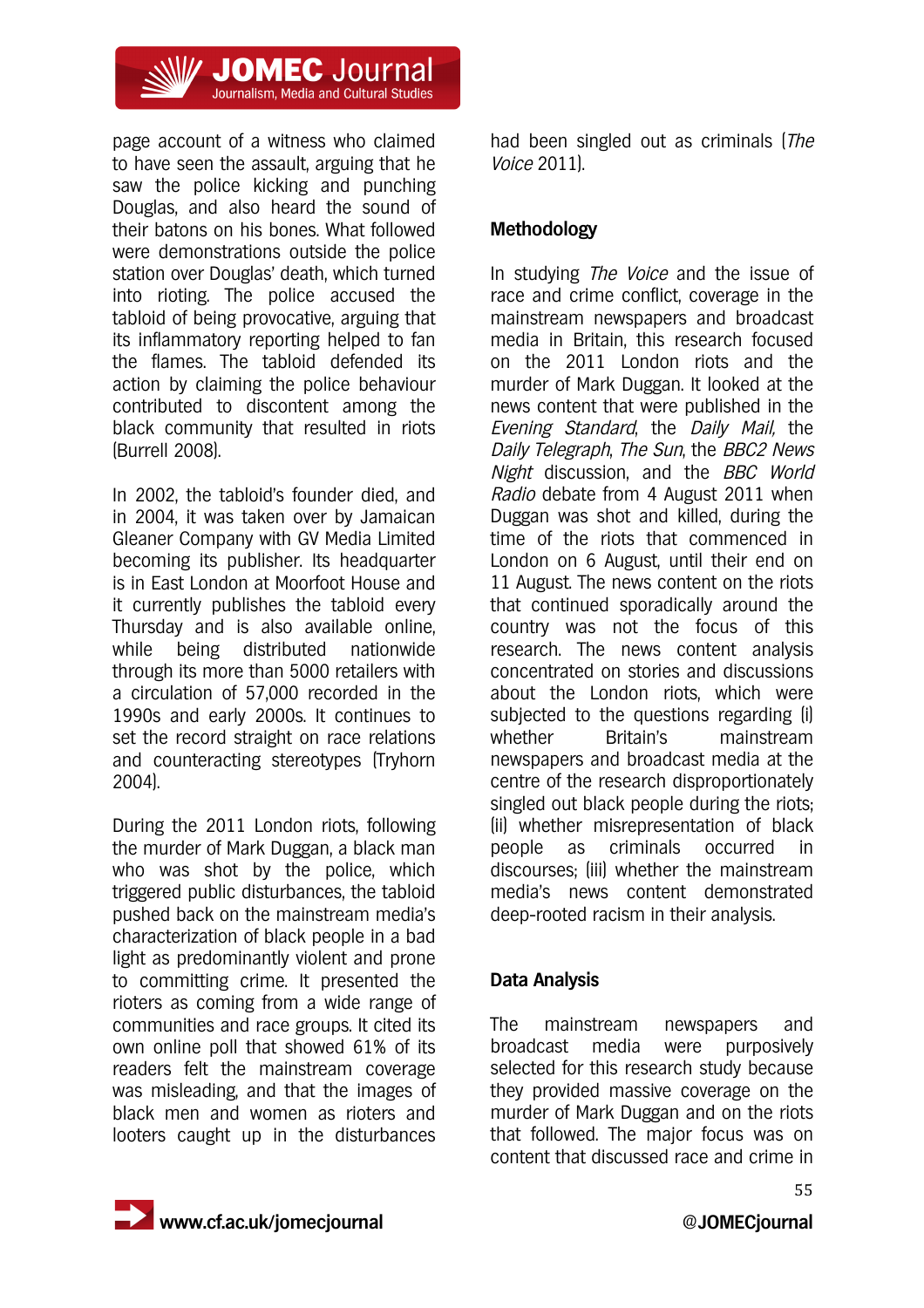

Britain within the context of riots and the death of Duggan. The data analysis identified key themes that emerged repeatedly during the discussions in print and broadcast media, namely the 2011 London riot and the Mark Duggan Murder, *Evening Standard's* association of crime as an inherent black problem, Daily Mail's lack of trust on the innocence of the murdered black victim, the Daily Telegraph's murder justification, The Sun's portrayal of rioters as black underclass criminals, the BBC2 News Night's labelling of blacks as turning whites into violent gangs, the *BBC World* Radio debate on being black and the problem of violent disturbances and criminality.

#### **Discussion on the 2011 London Riot Coverage and the Mark Duggan Murder**

Britain has a long history of conflict between crime and race relations, riots, and inequality challenges. Besides, poverty and inequality in black communities has played a critical role in fuelling conflicts; for example, according to Alan and Veronica (1992), the 1196 riot was caused by the widening gap between the rich and the poor. The 1809 riots were caused as a result of the rise in the price of theatre tickets due to worsening living conditions. The 1981, 1985, 1995 Brixton riots and the 1985 Broadwater Farm riots were caused by racial inequalities and conflicts with law enforcement agencies. Similarly, on 4 August 2011, a black man Mark Duggan was shot and killed by the London Metropolitan Police in a suspected gang related crime. The killing triggered riots not only in London but also across the country. The mainstream newspapers and broadcast media coverage of the

murder and the riots put the black community in the spotlight.

#### **Crime as an Inherent Black Problem**

The *Evening Standard* presented Mark Duggan as a black man who lived by the gun within the black gang culture and was killed by the gun. Its headline 'When I grew up in Tottenham, we stole sweets; now it's revenge shooting' documented the history of gang related violence in the area as a predominantly black phenomenon. It explained how gangs and black culture have been related since the 1960s. It added that, in 2002, one leading Tottenham Mandem member, Mark Lambie, was convicted of kidnapping two men and torturing them using an electric iron and boiling water in a dispute over drugs and money. In its one-sided argument, it explained vividly how the black gang culture was heavily involved in guns and crime. It concluded and linked the Mark Duggan murder as an offshoot black gang which was influential in Broadwater Farm (Thompson 2011):

Following Mark Lambie's conviction, the Tottenham Mandem evolved into two new groups. The elders – the name given to any gang member of the age of 18 – went on to become the Star Gang, while the young generation call themselves the Bloods. Mark Duggan, the man whose death sparked the latest rounds of rioting, was said to be one of the founding members of the Star Gang.

In discussing the mainstream newspaper's association of crime as an inherent black problem, The Voice pushed back arguing that crime was a

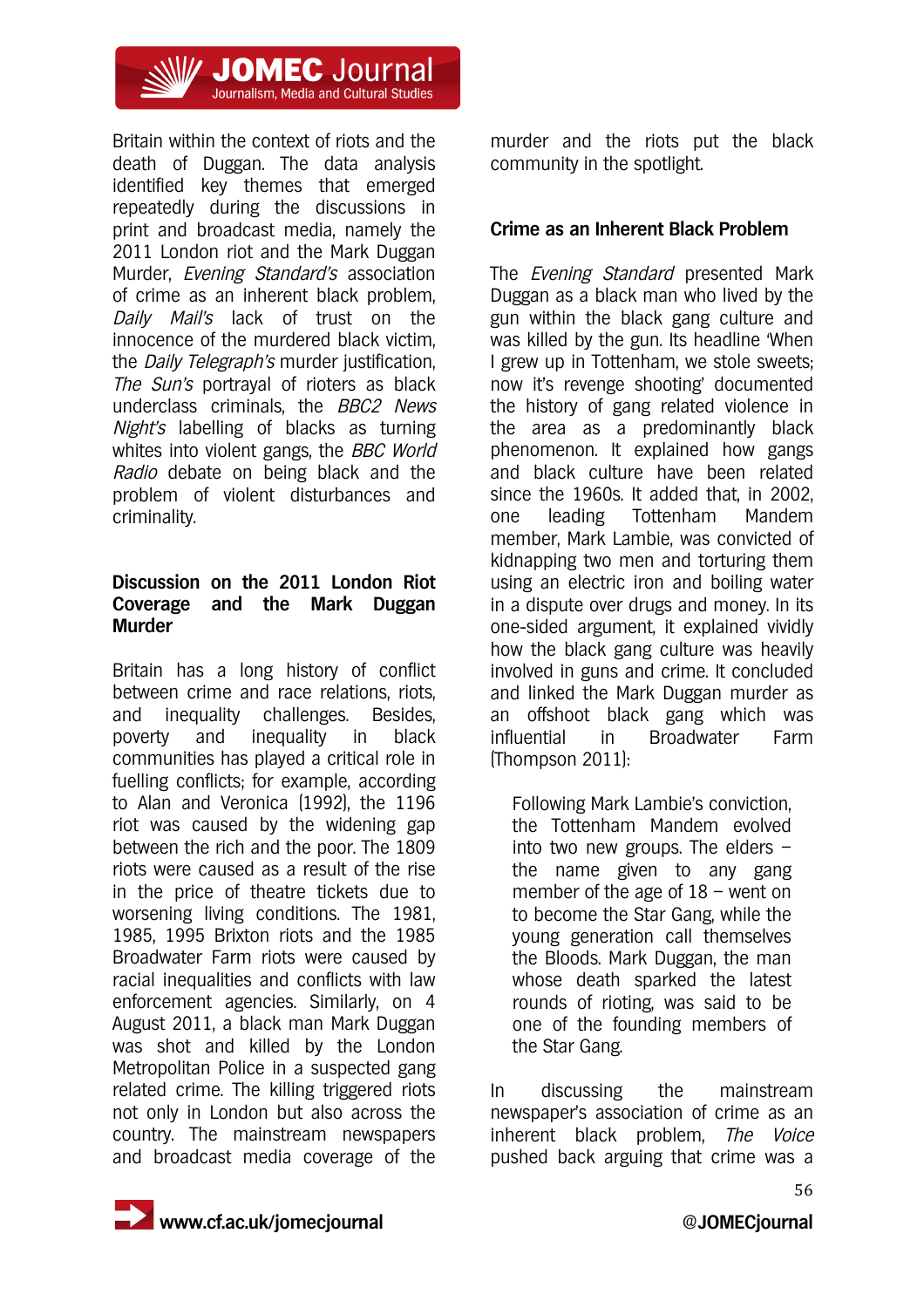

symptom of wider social problems not only in the black communities but in the country, as well. It criticised the linking of crime to black people while the mainstream newspaper downplayed the wider causes as misleading. The tabloid saw the persistent and unbalanced coverage of black people that associated them with crime as the reason that relations with law enforcement are often strained, citing instances where police officers have shot innocent black people arguing that they felt threatened, a fear that is a manifestation of a deep rooted mainstream media bias that a black man can be dangerous (*The Voice* 2011).

#### **Innocence of Accused Black Crime Victim**

The Daily Mail demonized Mark Duggan as a thug and a violent black gangster, arguing that he deserved no sympathy based on police sources. It stated that the 29-year-old was one of the most violent black gangsters in Europe that was linked to 10 shootings and two murders. It listed crimes that ranged from murder to attempted murder and other firearm offences and explained that the thug traded in violence, intimidation and drugs. It rubbished his family's statements, especially his aunt Carole Duggan and his mother Pamela Duggan's argument that he was a family man with children who abhorred violence; who intended to marry 29-yearold Semone Wilson, his long-term partner; and who had two sons aged 12 and nine and one daughter age three. It avoided spending time on the family assertions and the impact of the death on the young family. The mother Pamela Duggan's claim that he had worked at top security airport Stansted was sidelined, and the claim that he was to

start work as a firefighter at the time of his death was ignored. It accused her of being a liar and she was called shameless for defending a criminal who deserved no sympathy (Martin 2014):

His family continue to insist Mark Duggan was a 'peaceful' family man who abhorred violence. But this photograph (inserted) suggests his link with the criminal underworld were far deeper than first thought. Starring menacingly into the camera. As one police source said: 'He lived by the gun'.

The guilty verdict of the accused black criminal in the coverage was evident, including the insensitivity to his grieving family, especially the mother, leading The Voice to argue that the majority of black people are not criminals and are just as deserving of a fair trial. It noted that what the mainstream media failed to acknowledge was the fact that the vast majority of black people are responsible and not involved in criminal activities. It stressed that very often the mainstream newspapers fail to properly communicate this reality to the majority of their readers. It pushed an argument that white British people need to hear more about the actual conditions of black people and their success stories. It offered the critique that, given the situation where the major mainstream media have predominantly white reporters and serve a mainly white audience, the 'public', which dictates newsworthy events, is not the public but a white public. Thus, the daily racial struggles of black people and their success stories are not primary concerns of the wider white public, and only the symptoms of these conditions, such as social disturbances that impinge upon white people, become newsworthy in the

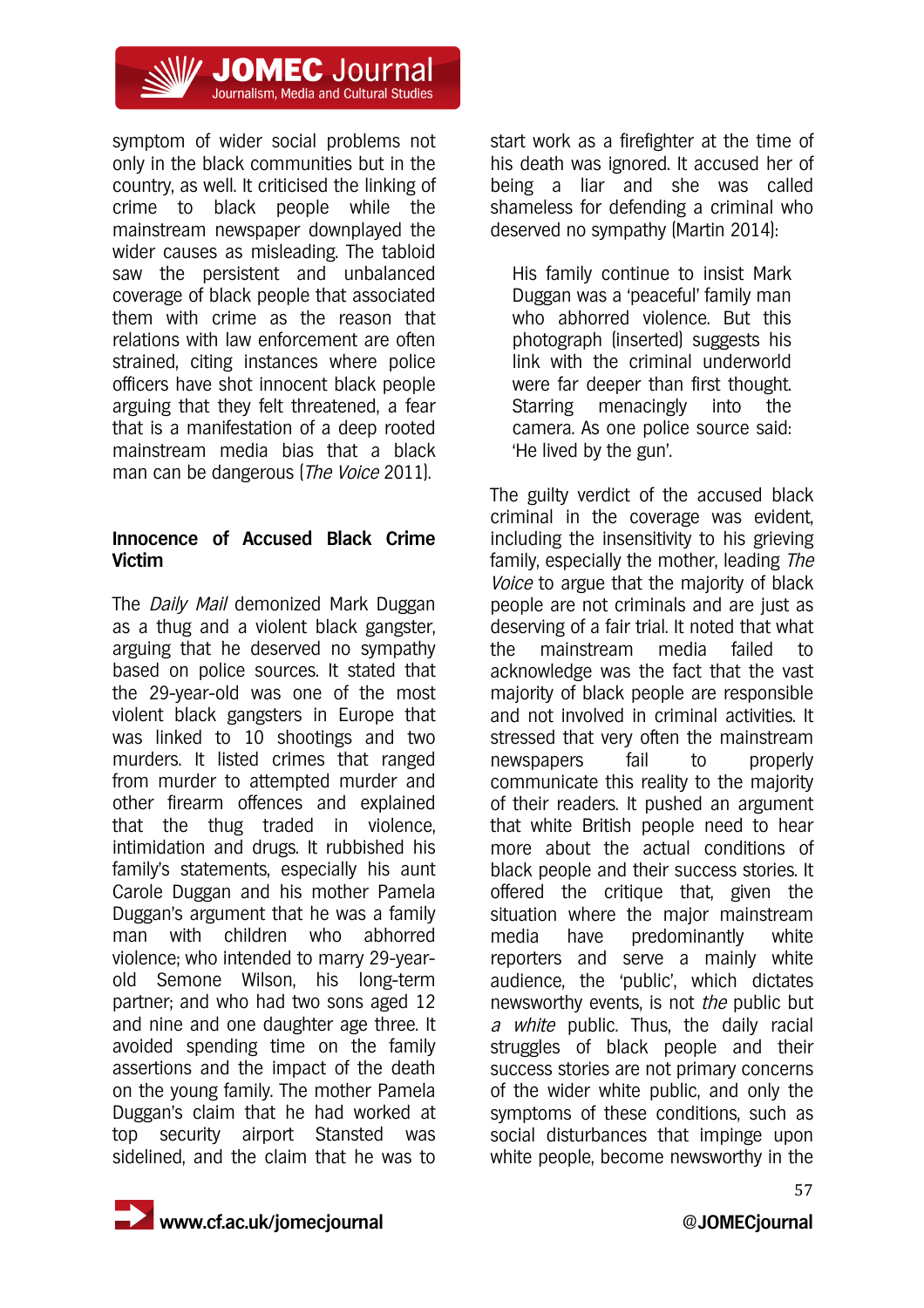predominantly white mainstream media (The Voice 2011).

**// JOMEC** Journal Journalism, Media and Cultural Studies

#### **Justification of the Murder**

The *Daily Telegraph* justified the murder, even though many black people saw Mark Duggan's death as another unjust killing. It cited unnamed police sources and emphasized that Duggan was a wellknown gangster and a criminal and that he was known to and was being monitored by the police (Tom 2011):

The Daily Telegraph can disclose the police saw him as a 'major player' who was 'well known' to them. A police source said: 'I was told he was a major player and well known to police in Tottenham. He was certainly not a sideshow'.

It is important to note that the murder justification was based on police sources and it did not provide a balanced presentation of facts; as The Voice pointed out, there was a need for the police to change their attitude towards the black community, and the black community, too, needed to change their attitude in response to the police, and in either case, the value of human life was precious regardless of race. It gave an example of the controversial Stop and Search law which it noted was disproportionally targeting black people in an attempt to uncover criminal activities. It pointed out that there was a need to overcome the evolving image of a black man as a criminal in the mainstream media, which appeared to be of a more threatening nature (The Voice 2011).

#### **Rioters as Black Underclass Feckless Criminals**

The Sun relentlessly portrayed the rioters as black underclass criminals. It provided sensational pictures and images with tags that painted black people as criminal opportunists who needed to be understood as individuals coming from dysfunctional families, brought up by mainly single mothers with ill-mannered upbringings, and from poor backgrounds. The redtop tabloid presented the rioters as filthy and deserving of being locked up in prison (Wilson 2011):

Among the rioters, there are frightening numbers of black youths. Many of the rioters are black social benefit cheats, thugs, and part of a feckless criminal underclass.

In refuting rioters and gangs as being predominantly black, The Voice pushed back, noting that the rioters came from different backgrounds, many had never even been found guilty in court or cautioned, and the overwhelming majority did not even have a criminal past or connection. It explained that the mainstream media was misrepresenting the facts by tagging black people and using aggressive pictures and headlines to create divisions. In its editorial, it noted that, if readers can only get information from one source, they can develop a narrow and paranoid view. It explained that the misrepresentation contributed to the readers' perception of black people as criminals and to a serious racial divide, which, in turn, produced questions and even doubts about the newspaper's value systems. Moreover, it pointed out that misrepresentations of black people were rarely subjected to scrutiny by its



58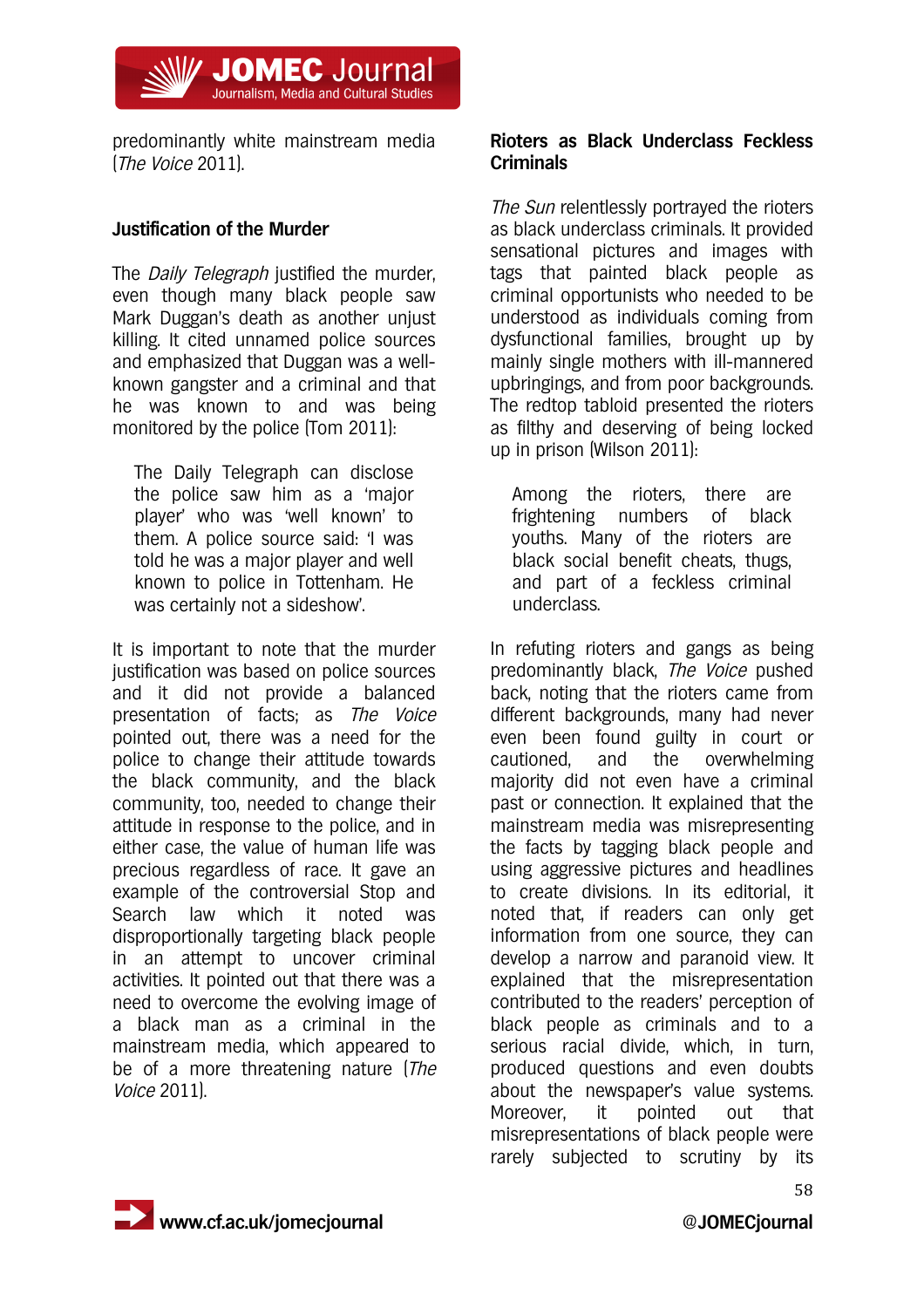

readers, who were accustomed to the mainstream media's racist style of reporting race and crime news. It stressed that the newspaper provided news stories that featured black people in a negative light and portrayed them as threatening. It argued further that the manner in which black suspects were presented by the newspaper influenced the public perception of a black person, even though both the blacks and the whites were all involved in the rioting and in the violent public disturbances (The Voice 2011).

#### **Blacks Turning Whites into Violent Gangs**

The *BBC2 Newsnight* aired a debate on the riots in which historian and broadcaster David Starkey made comments on television that blamed black culture for turning white youngsters into looters and he wondered why it was difficult for people to understand that the major cause of violence and disturbances was because of the blacks (Quinn 2011):

The whites have become black. A sort of violent, destructive, nihilistic, gangster culture has become the fashion. And black and white, boy and girl, operate in this language together, this language which is wholly false, which is this Jamaican patois, and this is why so many of us have this sense of literally a foreign country.

The comments attracted criticism from The Voice and the black community. arguing that it demonstrated the reasons why the country's racial divide was widening. It noted that, even though black people are often blamed for most violent city crimes by the mainstream media, they are often the victims, as indicated by statistics released under the Freedom of Information law. It explained that, despite the police figures in London showing that violent inner-city crime is committed by black men, the same statistics also show that black men are twice as likely to be victims of such crimes and often suffer provocation. It cited Operation Trident, set up by Scotland Yard to tackle 'black on black' crime, as the kind of activity that reinforces the idea that there is too much crime perpetuated by black people, despite the fact that just over 12% of London's 8.1 million population is black while 69% is white, according to the Office for National Statistics (Camber 2010).

#### **Being Black and the Problem of Criminality**

At the same time, the BBC World Radio offered a discussion on whether there was a relationship between being black and crime, following the violent disturbances sparked by a riot, with its listeners providing different standpoints. The majority of its audience suggested an interrelation between black people and crime. The same discussion also triggered several calls from some sections of the audience that felt the debate topic on-air ignored many social problems. Particularly, many black listeners were outraged, arguing that it was an ignorant question. This forced the broadcaster to release a statement apologizing for the title of the topic, though it insisted it was an attempt to debate social attitudes towards black men.



59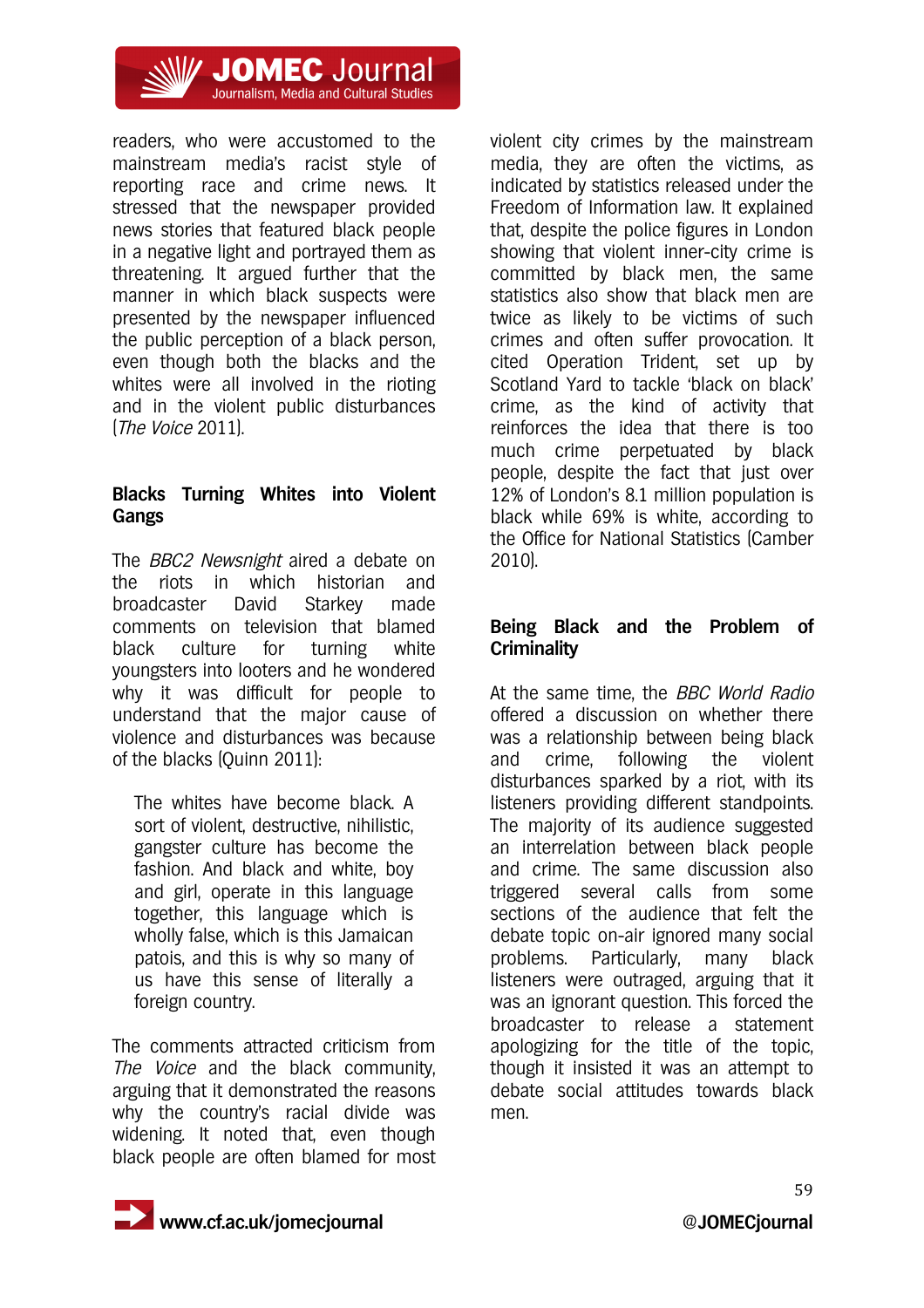

The characterising of a black man as a criminal ranging from a petty thief to a mass murderer by the mainstream media is not a new phenomenon. In condemning the radio discussion, The Voice noted that the perception of black people as criminals was to a large extent attributable to its poorly informed radio journalists. It explained that, in the radio debate, black people were consistently stereotyped as criminals, and although this association of crime with black people has existed for some time now, the media channel failed to conduct detailed research on the rioters before airing its debate. It stressed that the rioters came from different sections of society, despite black men being highlighted in a sensational manner in the radio talk show. It noted that what was often ignored was the reality that rioting also reflected a serious problem of poverty, cultural decay, and politicians' failure to fulfil their promises (The Voice 2011).

## **Conclusion**

The issue of race and crime conflict in news coverage in Britain continues to attract debates mainly due to the disproportionate crime numbers presented by the mainstream media, which has led many readers to develop a misinformed perception of black people as criminals. This is despite the fact that the statistics on race and crime from the Ministry of Justice in Britain show that many crime offenders are actually not black in comparison to the general population (Ministry of Justice 2014). Besides, among the criminals serving more than 15 years in prison, blacks are not as high as the mainstream media projects. In fact, the conviction ratio since 2009 has been consistently higher for the white ethnic group compared to all other ethnic groups. Moreover, the number of first-time entrants into the criminal justice system by age and race has been consistently higher for nonblacks since 2008 (Ministry of Justice 2014: 92).

Many of the mainstream media often base their stories on inaccurate race and crime data, which shows case studies of crime in one area and then make a general conclusion to the overall region or community. In fact, there is a need for critical assessment of crime and race data in order to bring about a better understanding on whether crime is overwhelmingly a black phenomenon (Welch 2007). The inaccurate data, as presented by the mainstream media, has led other race groups to perceive black people as criminals. These misleading statistics add to the public's conception of crime as an inherently black problem (Ball et al. 2011). Generally, the public's association of violent crime with black people is the result of narrow research studies on race and crime, which are often selected by the mainstream media without critical interrogation and which often leads to the perception of black people as more involved in crime than official statistics actually indicate. Even though some studies show that black people are more prone to crime, many of them actually ignore comparing them to the overall population (Kennedy 1997). However, it is also important to acknowledge that, even though crime committed by black people is very low according to official statistics, it is perhaps the nature of the crimes committed by black people, which often tend to be gruesome in nature, that attracts massive media coverage and makes the people question the validity of the statistics. A case in point is the

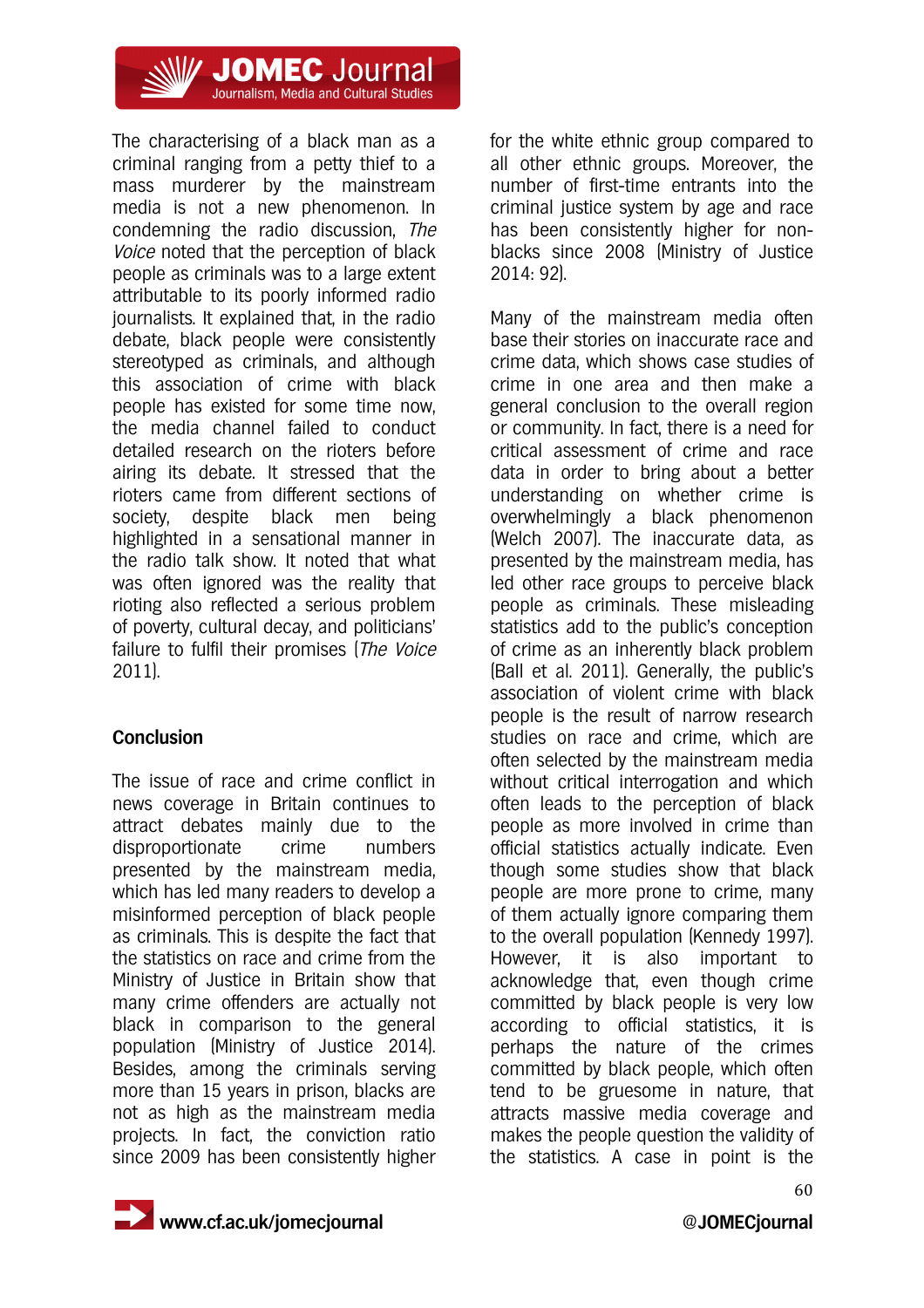

gruesome murder of white military service man Lee Rigby, who was killed by two black men, Michael Adebolajo and Michael Adebowale, in a cruel manner on the street near Woolwich Barracks in South London. This barbaric murder highlighted race and crime and put black people in the mainstream media spotlight (Dodd and Halliday 2013).

Severe prison sentences for black convicts, and difficulty proving the innocence of black defendants, are common by-products of the mainstream media's disproportionate coverage of crime. The heavy sentencing of black criminals in the criminal justice system is at times a result of prosecutors making decisions while being exposed to information that show crime as a black problem. Even though the common belief is that the jury and the prosecutors are supposed to be people of integrity and should base their arguments on facts presented in court instead of what they read and see in the mainstream media, only a naïve individual would believe that media content does not affect people's perception of reality. This makes it very difficult for black people accused of crimes to convince judges and juries of their innocence and to avoid wrongful imprisonment (Welch 2007). For example, it took twenty years for Gary Dobson and David Norris, the killers of a black teenager Stephen Lawrence in London, to finally be convicted of their 1993 crime. The killing by white assailants exposed the institutional racism of the London Metropolitan Police's handling of the case, as highlighted by the 1999 Macpherson Inquiry, which showed that the police did not believe the family and ignored their assertion that the murder was racially motivated (Dodd and Evans 2014). Similarly, on 8 January 2014, after

three months of deliberations, the jury by an 8-2 majority found Mark Duggan's death to be a lawful killing by the police, a verdict that led to discontent from the black community with a black Member of Parliament Diane Abbott tweeting afterwards and questioning how the jury arrived at the conclusion that the murder was lawful while acknowledging that the black victim did not have a gun in his hand when he was shot (Bland 2014).

It is evident that the news content analysis following the murder of Mark Duggan and the 2011 London riots shows that Britain's mainstream newspapers and broadcast media disproportionately singled out black people during the disturbances and massively misrepresented black people as criminals, while at the same time their news content demonstrated deep rooted racism in their analysis. For example, images of blacks in handcuffs heading to prison were popular in their style of news. The mainstream media provided readily accessible depictions of black people as criminals, which shaped the readers' perceptions of crime in which they portrayed accused black men being escorted by white police officers. Such images reinforced the idea of black men as violent criminals, with their faces prominently displayed and headlines indicating their guilt. Their endless parade of black men under arrest made it easy for readers to associate black people with crime as part of their urban lifestyle. Images were so widespread that it was not surprising that the majority of people came to accept black people were largely to blame for gang culture and inner city riots. In fact, the mainstream media were powerful sources of ideas about race and crime and offered platforms where these ideas

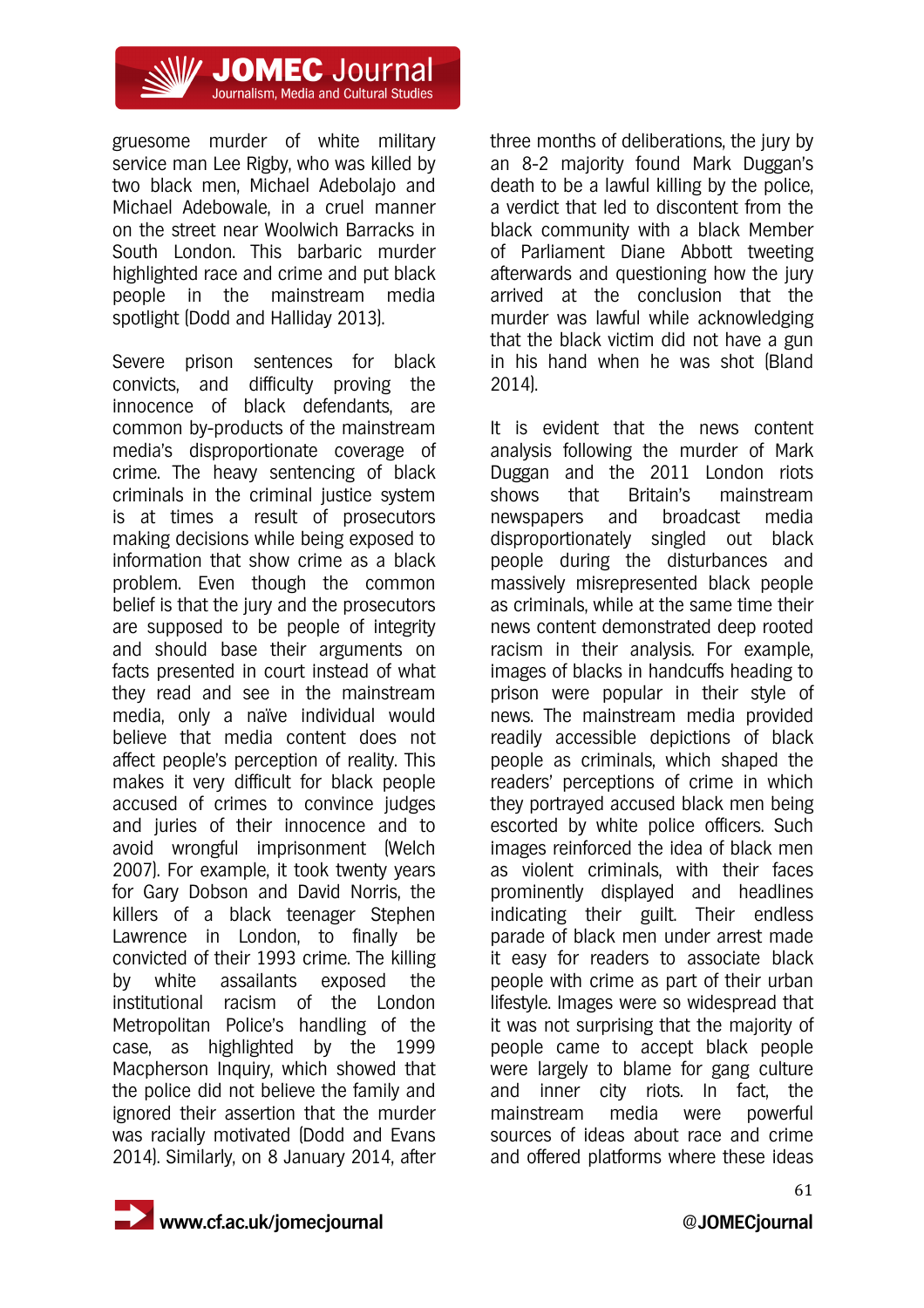

were articulated and elaborated. Additionally, the mainstream media constructed the discourse that defined black people as criminals, as a result of the way they were often presented to readers. The 'visual representations' which stereotyped black men as dangerous criminals were assimilated by the readers, especially when images of black people were depicted in threatening pictures which encouraged the social construction of blacks as a violent race group (Hall 2003: 90).

Journalism, Media and Cultural Studies

The mainstream media often boost sales when it comes to news stories of race and crime. In fact, Peppiat (2013) notes that, if a journalist can find a crime story of a white person as a victim and a black person as an offender, then that story is guaranteed publication. It is a form of financial exploitation whereby, to attract sales and entice audiences, black people are stereotyped as criminals. Even

though many journalists might disagree that this is not often the case, such subtle financial agendas do exist and continue to be used by media institutions to make profits. Many journalists and editors actually know what is going on but are unable to confront the situation for fear of losing their positions, and this reality only further splits the already sensitive racial divide. Besides, the audience also uses such information, which reinforces racial prejudices against the black community. It is unfortunate that this self-serving negative stereotype has become not merely a bias but a profitable industry generating sales by depicting blacks as criminals and perpetuating ideas linking the black race to criminals, a situation that serves to solidify the stereotype that black people are criminal threats to the 'innocents', which in turn fuels racial conflicts and resentment from the black community.

#### **References**

Alan, P. & Veronica, P. (1992), The Chronology of British History, London: Century.

- Bird, S. E. (2009), 'Tabloidization?', in *The Changing Faces of Journalism*, edited by Barbie Zelize, New York: Routledge.
- Ball, J., Taylor, M. & Newburn, T. (2011), *Who were the Rioters?* http://www.theguardian.com/uk/2011/dec/05/who-were-the-rioters [Accessed 12 March 2014].

Beckett, A. (1996), 'The Voice in Wilderness', The Independent, 11 February 1996.

Bland, A. (2014), Mark Duggan Inquest, http://www.independent.co.uk/news/uk/crime/markduggan-inquest-a-perplexing-verdict-can-still-be-a-right-one-9053696.html [Accessed 12 March 2014].

Burrell, I. (2008), 'Victim Stories have had their Day in Black Papers', The Independent, 5 May 2008.

Camber, R. (2010), Black Men 'to Blame for Most Violent City Crime'... but they're also the Victims, http://www.dailymail.co.uk/news/article-1290047/Metropolitan-Police-crime-statisticsreveal-violent-criminals-black--victims.html [Accessed 7 March 2014]

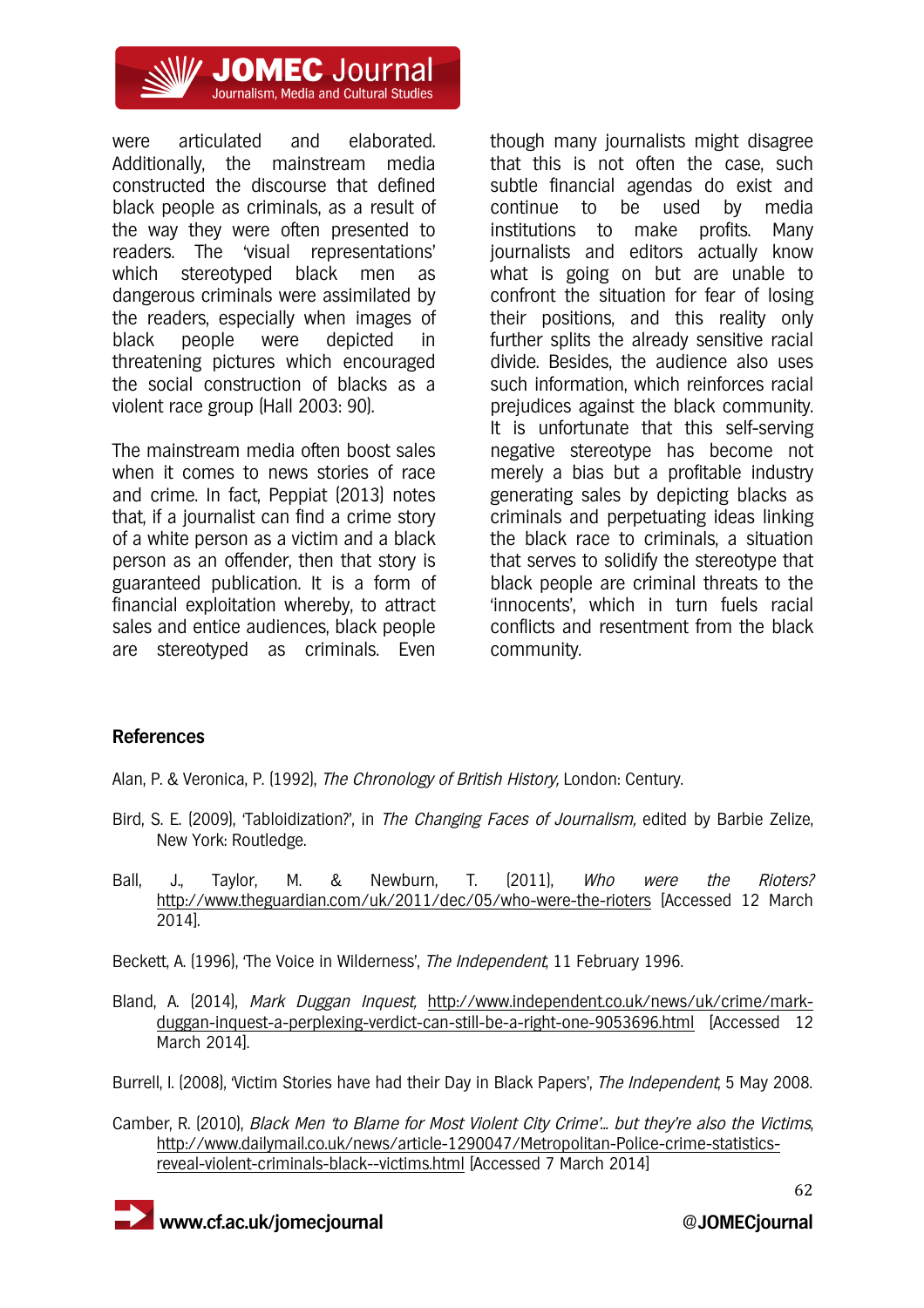

- Chama, B. (2015), 'Tabloid media and philosophical discourses surrounding right to privacy and press freedom', International Journal of Media & Cultural Politics, 1, 11, 105–111. https://doi.org/10.1386/macp.11.1.105\_1
- Chrisafis, A. (2002), 'McCalla, Publisher who gave Black People a Voice, Dies', The Guardian, 24 August 2002.
- Dodd, V. & Evans, R. (2014), Lawrence Revelations, http://www.dailymail.co.uk/news/article-2293994/Gary-Dobson-drops-fight-appeal-conviction-Stephen-Lawrence-murder.html [Accessed 12 March 2014].
- Dodd, V. & Halliday, J. (2013), 'Lee Rigby Murder', http://www.theguardian.com/uknews/2013/dec/19/lee-rigby-murder-michael-adebolajo-adebowale-guilty [Accessed 12 March 2014].
- Hall, S. (2003), 'The Whites of their Eyes: Racist Ideologies and the Media', in Gender, Race, and Class in Media, edited by Gail Dines & Jean Humez, Thousand Oaks, CA: Sage.
- Keeble, L.R. & Mir, J. (2012), The Phone Hacking Scandal: Journalism on Trial, Suffolk: Arima publishing.
- Kennedy, R. (1997) Race, Crime and the Law, New York: Vintage.
- Martin, A. (2014), Mark Duggan, http://www.dailymail.co.uk/news/article-2536197/Mark-Duggan-Arms-draped-two-violent-gangsters-thug-death-sparked-riots.html [Accessed 6 March 2014]
- Ministry of Justice (2014), Statistics on Race and the Criminal Justice System, https://www.gov.uk/government/uploads/system/uploads/attachment\_data/file/269399/ Race-and-cjs-2012.pdf [Accessed 6 March 2014]
- Morgan, T. (2011), 'Mourners bid Final Farewell to Shooting Victim Mark Duggan', The Independent, 9 September, 2011.
- Peppiatt, R. (2013) *The Tabloid Press in the UK*, https://reutersinstitute.politics.ox.ac.uk/about/news/item/article/the-tabloid-press-in-theuk.html [Accessed 6 March 2014]
- Pope, S. (2002), 'From a Shout to a Wisper', The Guardian, 2 September 2002.
- Quinn, B. (2011). *David Starkey claims 'the whites have become black'*, https://www.theguardian.com/uk/2011/aug/13/david-starkey-claims-whites-black
- Thompson, T. (2011), 'When I Grew up in Tottenham, We Stole Sweets; Now it's Revenge Shootings', Evening Standard, 9 August 2011.
- Tom, W. (2011), 'Dead Man Mark Duggan was a Known Gangster who Lived by the Gun', The Telegraph, 8 August 2011.

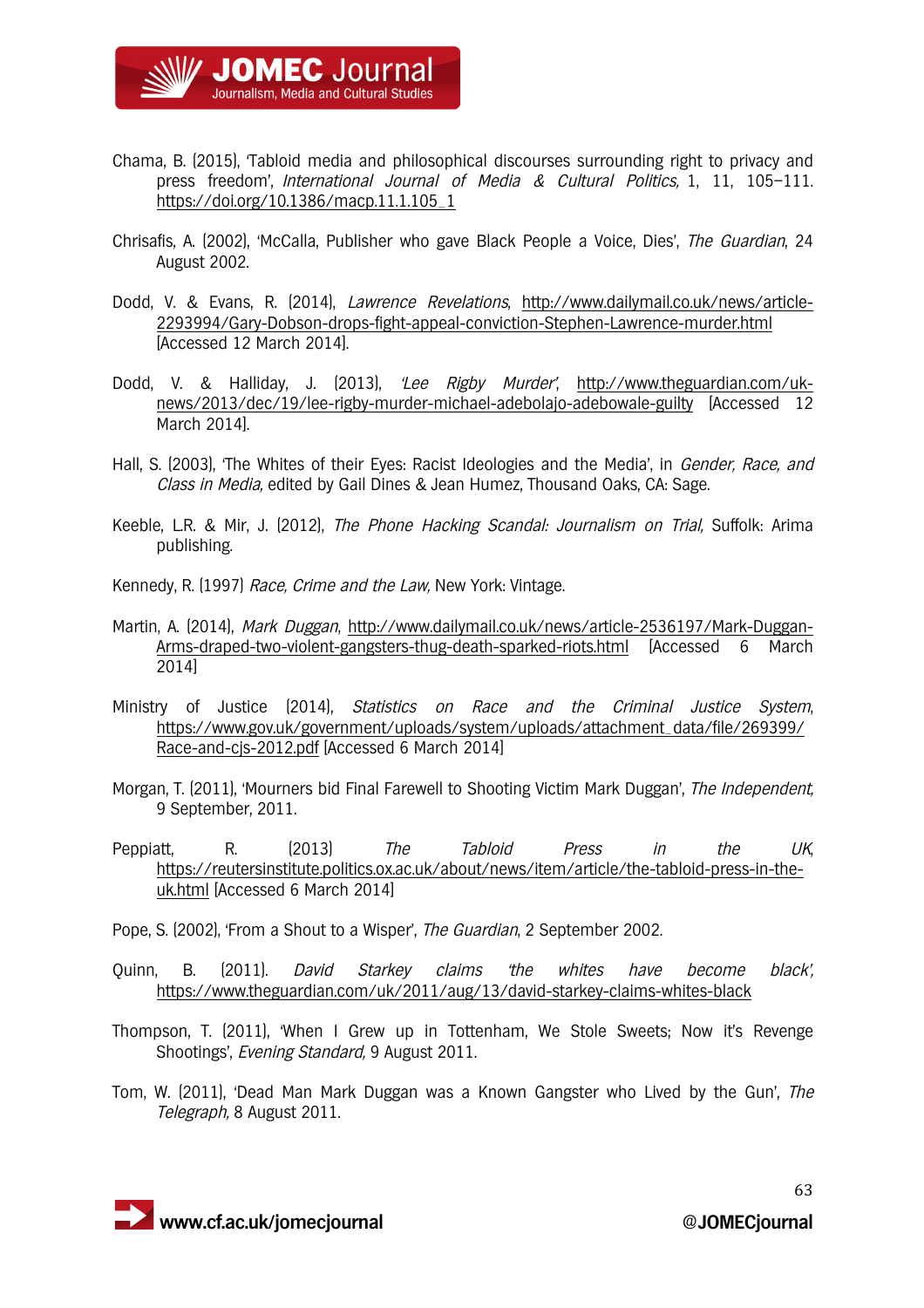

- The Guardian. (2011), Who were the rioters, https://www.theguardian.com/uk/2011/dec/05/whowere-the-rioters
- The Voice. (2011), 'Black Men Unfairly Targeted in Riot Coverage, http://www.voiceonline.co.uk/article/%E2%80%98black-men-unfairly-targeted-riot-coverage%E2%80%99 [Accessed 12 March 2014].

Tryhorn, C. (2004), 'Voice Sold in £4m Deal', The Guardian, 20 May 2004.

- Webbe, C. (2011), Tottenham's Violence was Wrong, http://www.theguardian.com/commentisfree/2011/aug/07/tottenham-riot-communitydestruction [Accessed 12 March 2014].
- Welch, K. (2007), 'Black Criminal Stereotypes and Racial Profiling', *Journal of Contemporary* Criminal Justice, 23 (3). https://doi.org/10.1177/1043986207306870
- Wilson, G. (2011), I Predict a Rioter, http://www.thesun.co.uk/sol/homepage/news/politics/3891972/August-riot-yobs-andthugs-revealed.html [Accessed 12 March 2014]
- Wright, S. (2013), Yes, I am Guilty of Stephen's Murder, http://www.dailymail.co.uk/news/article-2293994/Gary-Dobson-drops-fight-appeal-conviction-Stephen-Lawrence-murder.html [Accessed 12 March 2014].